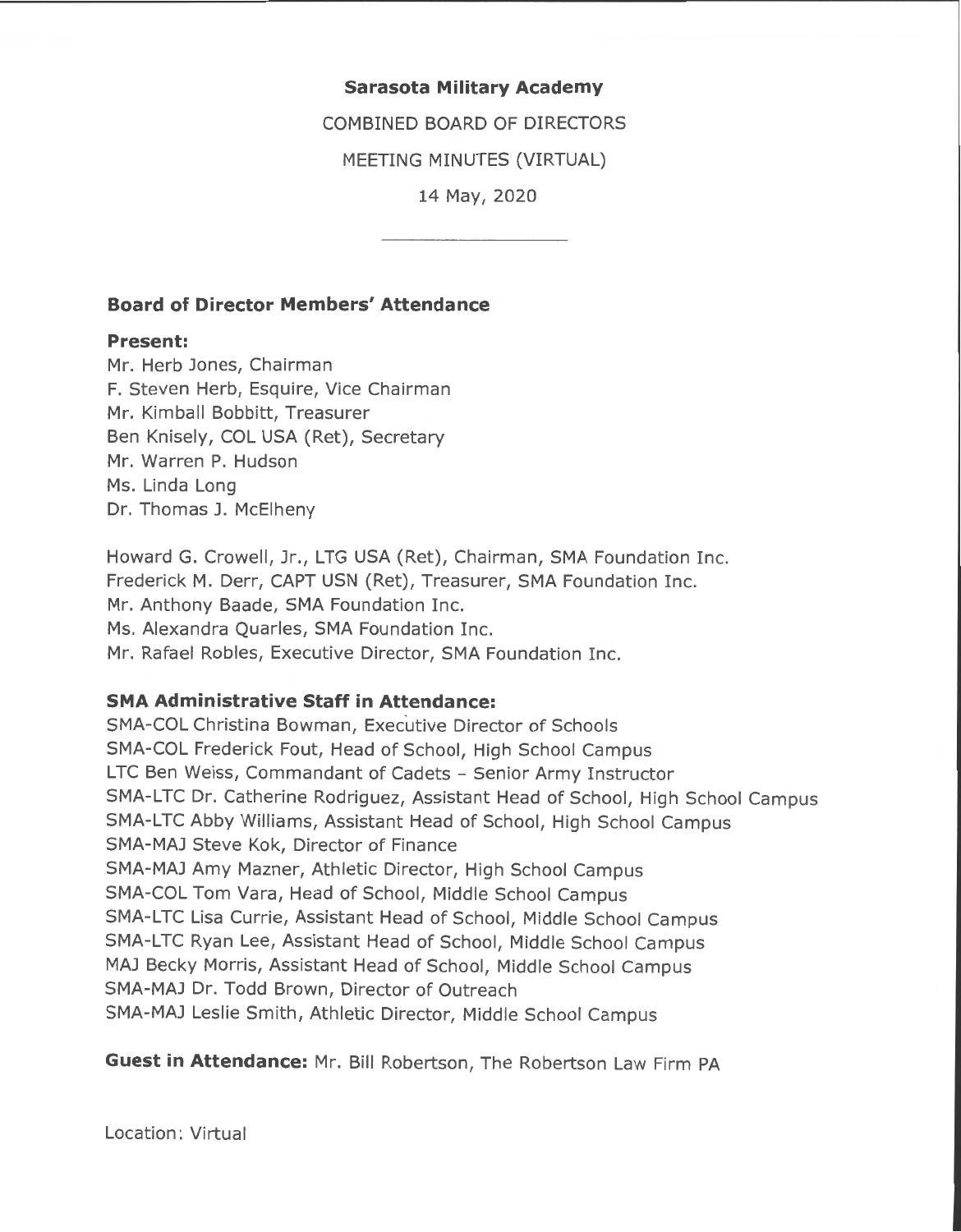The chairman called the meeting to order at 2:35 pm.

Vice Chairman Herb introduced Mr. Bill Robertson as his colleague over at Kirk Pinkerton who has recently opened his own law firm. He stated Mr. Robertson is very involved with veterans and Goodwill and had invited him as a guest to the board meeting.

## **Motion to Approve the 17 April, 2020 Minutes:**

Vice Chairman F. Steven Herb motioned to approve the 17 April, 2020 minutes; COL Ben Knisely seconded the motion and the board unanimously approved.

## **Motion to Approve the s March, 2020 Minutes:**

Vice Chairman Herb motioned to approve the 5 March, 2020 minutes; COL Knisely seconded the motion and the board unanimously approved.

**Executive Director of Schools Report:** SMA-COL Christina Bowman provided a read-ahead report. She stated letters of intent were sent out to staff on both campuses in which all were returned. SMA-COL Bowman discussed the new positions available on both campuses. She explained how the purchase of additional Chromebooks can be fulfilled through the Title IV funds.

SMA-COL Bowman mentioned the creation of the Health Committee led by Dr. Todd Brown and SMA-LTC Ryan Lee to research protocols set at other schools as well as where there may be gaps. She stated that both campuses are following CDC guidelines very strictly and has a call into District to discuss further.

**Community Outreach Director Report:** Dr. Todd Brown provided a read-ahead report. He discussed incorporating questions to parents and stakeholders for a daily check-in through the Stanford Wellness and will report back to the board on the findings. Dr. Brown mentioned a discussion with National Geographic on a collaboration that will be made public through a press release soon. He explained the challenges of incorporating any joint projects online as the online platform may be the only option in the fall.

Chairman Herb Jones requested for Dr. Brown to share his conversation with the CDC. Dr. Brown discussed how the CDC strongly recommends not returning to school in the fall although they cannot command their recommendations. He stated that we will be prepared with the unforeseen future and that may effect enrollment positively as we are more prepared than other schools.

# **Technology Report: N/A**

**SMA Prep Head of School Report:** SMA-COL Tom Vara provided a read-ahead report. He discussed the staff working diligently on finishing the year and working with cadets who have struggled in completing work. SMA-COL Vara stated the virtual eighth grade promotion will be held on 4th of June with an in person promotion scheduled for 4<sup>th</sup> of August.

SMA-COL Vara mentioned calls to parents to finalize enrollment for next year and that SMA-COL Bowman has posted five positions to be filled. He discussed cadets will use Apex Learning, Khan Academy and USA Test Prep for course recovery over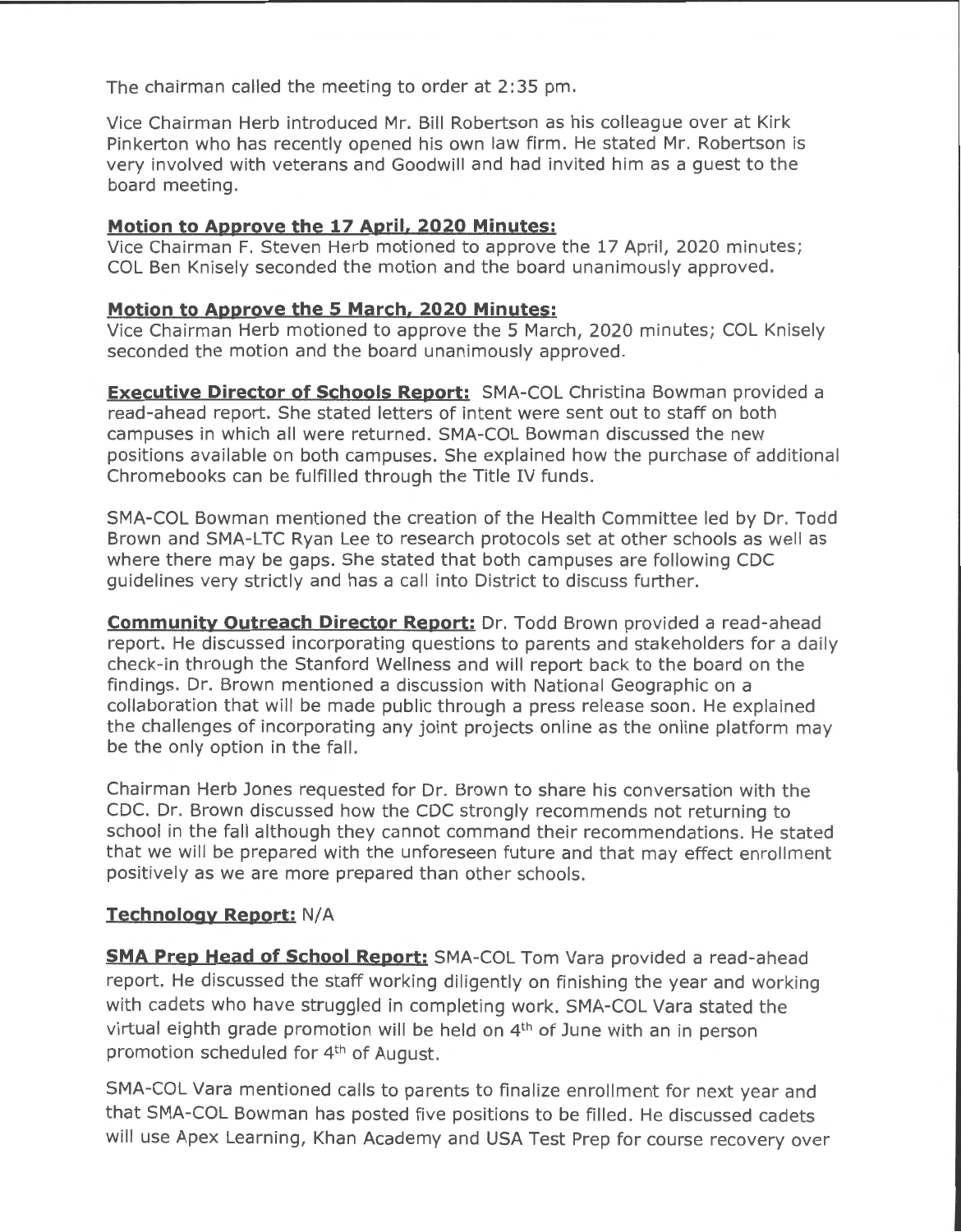the summer. SMA-COL Vara stated working with First Step for small group and one to one counseling as well as a partnership with Lean On Me for cadets to work with mentors through the summer. Chairman Jones inquired as to the enrollment numbers for next year in which SMA-COL Vara replied that he will provide numbers to the board once they are finalized.

## **SMA Prep Athletics Report:** N/A

**SMA Head of School Report:** SMA-COL Fred Fout provided a read-ahead report. He discussed the enrollment numbers for next year with the administrative team making phone calls to prospective parents. SMA-COL Fout explained the administrative team working on different options for the return to school in the fall while maintaining the military aspect of the academy. He stated that the staff are in good emotional state and prepared to create a solid college ready curriculum to be ready for any scenario in the fall.

Chairman Jones inquired as to the ratings of the "Coffee with the Colonel" in which SMA-COL Fout replied that the live videos are very effective with thousands of views. COL Knisely inquired as to acquiring the resources needed for virtual or blended classrooms in the fall in which SMA-COL Fout replied that more Chromebooks are needed and focusing on classes, such as technology classes, that will have to regularly be on campus to utilize the resources in class.

SMA-COL Fout discussed the success of the senior drop-off/ pick-up today of uniforms and books, yard signs and cap and gowns. He stated the festive and congratulatory atmosphere with teachers lined up with homemade signs while JROTC instructors passed out awards. Chairman Jones inquired as to media present in which SMA-COL Bowman replied that she had reached out but without any response.

## **SMA HS Athletics Report:** N/A

## **IB Report:** N/A

**SAi/Commandant's Report:** LTC Ben Weiss provided a read-ahead report. He stated the challenges in transitioning JROTC to the virtual world. LTC Weiss explained Cadet Command perfecting the Cadet Portal that will include all assignments in the cloud and working with his team in creating other ideas on incorporating JROTC curriculum to online learning.

LTC Weiss discussed three cadets receiving awards from the Sarasota Military Officers Foundation with cadet Aeryn Sachs receiving the first Kay Blythe Tracy Award as the only one in the county and cadets Noah Fischer and Juliana Rendle receiving the JROTC and Merit awards respectfully. LTC Weiss discussed that SMA has made it to an all-expense paid trip to Washington D.C. for round two competing nationally and internationally in the Joint Leadership Academic Bowl. He stated that the event was unfortunately cancelled but will pick up again once allowed.

LTC Weiss mentioned approximately seven hundred free uniforms are awaiting for our pickup at Fort Benning in Georgia. SMA-COL Fout explained the need to acquire a large enough truck to pick up in Georgia and to store in a storage container on